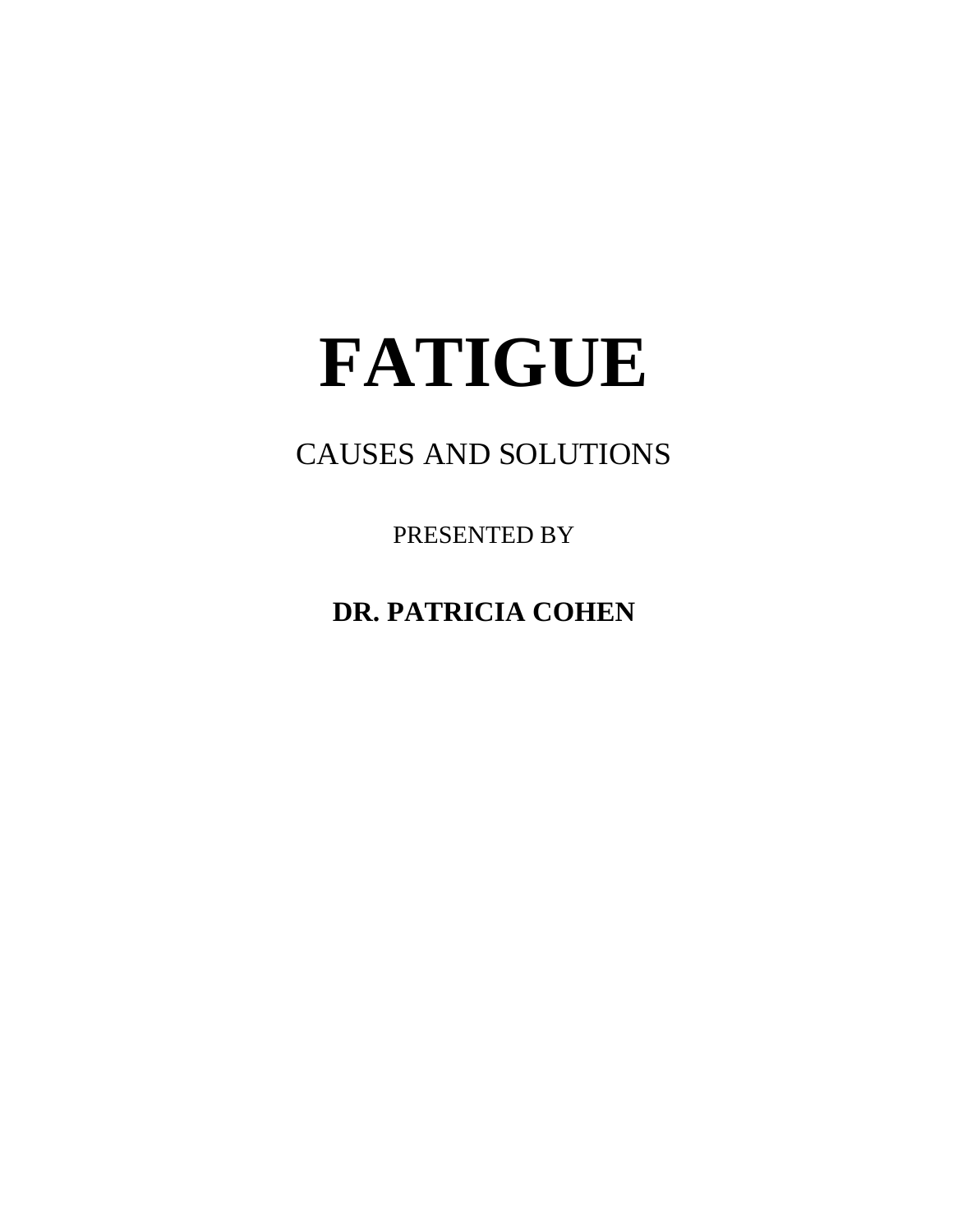# **SLEEP**

PROBLEMS AFFECTING SLEEP

1. SLEEP APNEA

2. SNORING

3. INSOMNIA

4. EPIC DREAMING

5. SLEEPWALKING

6. MOVEMENT DISORDERS - RESTLESS LEG SYNDROME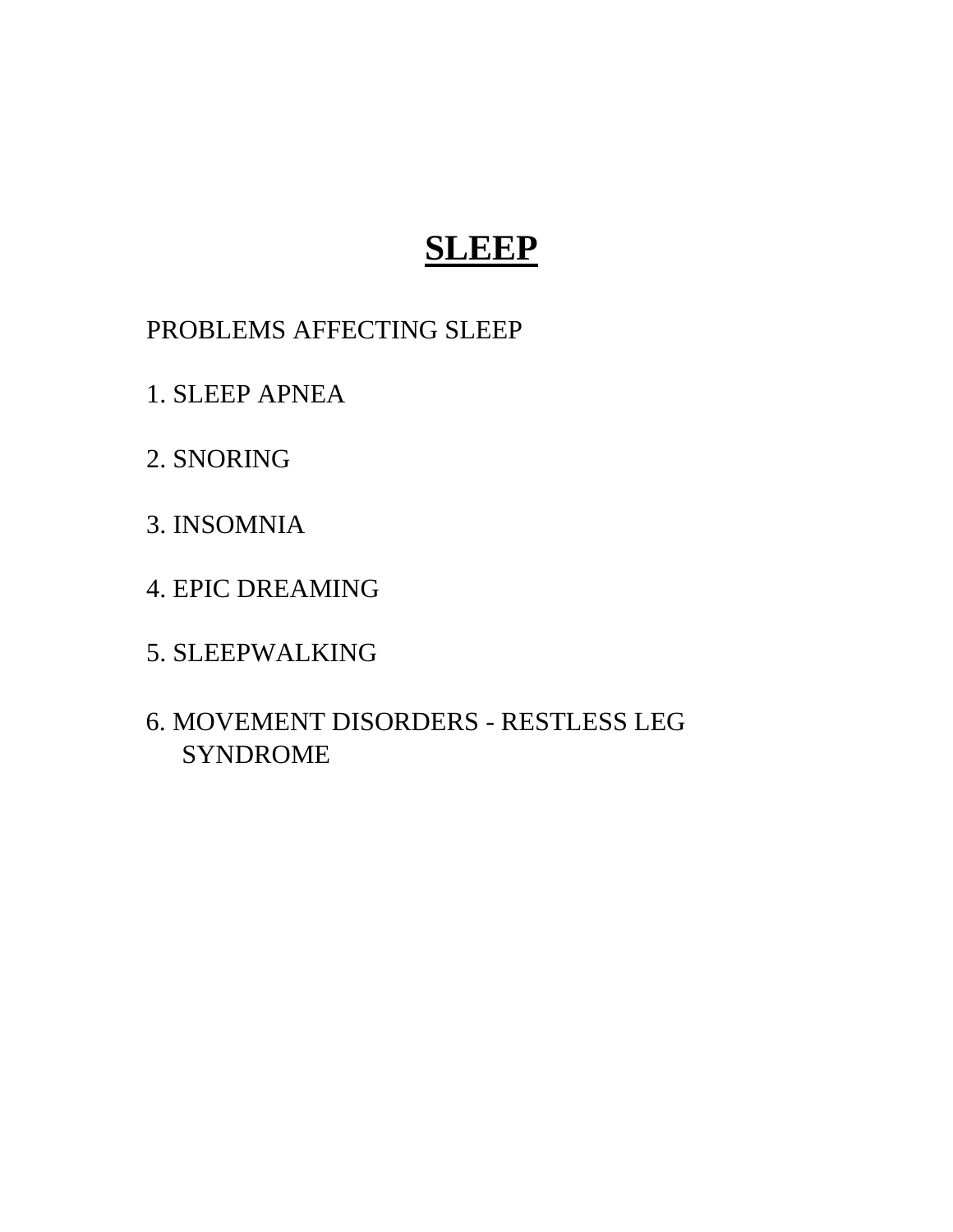#### SLEEP SURVEY

- 1. What time do you go to sleep?
- 2. How long does it take you to go to sleep?
- 3. How long do you stay asleep; or how soon do you wake up?
- 4. Do you dream?
- 5. Do you remember your dream?
- 6. Are your dreams short or long?
- 7. Do you have nightmares?
- 8. What time do you wake up?
- 9. When do you feel awake?
- 10. How long after waking do you feel hungry?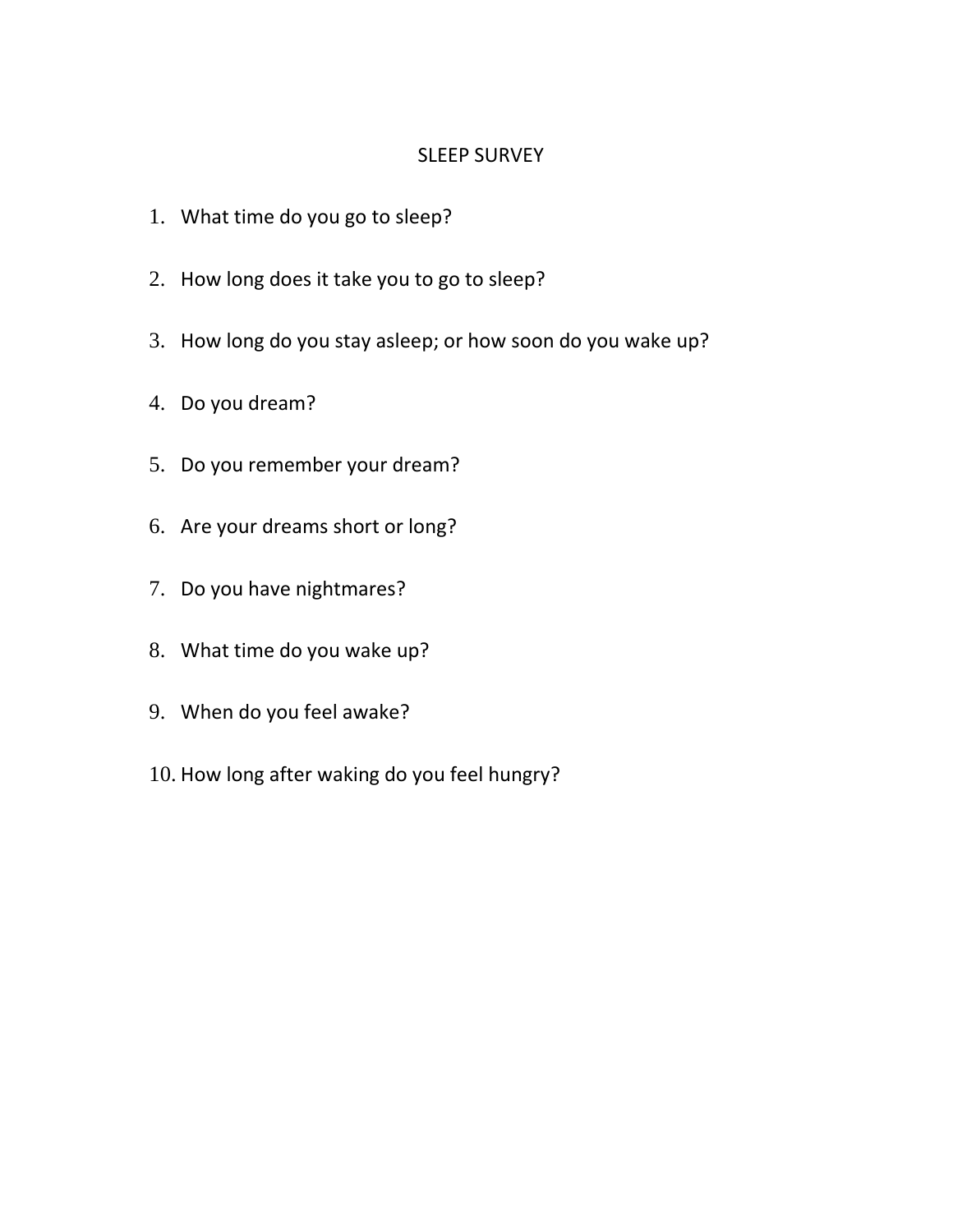### **STRESS**

### Symptoms of Chronic Fatigue and Stress

Fatigue #1 symptom Insomnia Headaches Decreased Libido Respiratory problems Mental Confusion / Poor Concentration Recurring Infections Depression/anxiety Intestinal Problems Muscle Aches

### 4 Types of Stress

Physical Chemical Thermal Emotional

~ Physical Stress

Long work hours Heavy Physical Exertion Loss of Sleep Pain Postural Strain **Subluxations**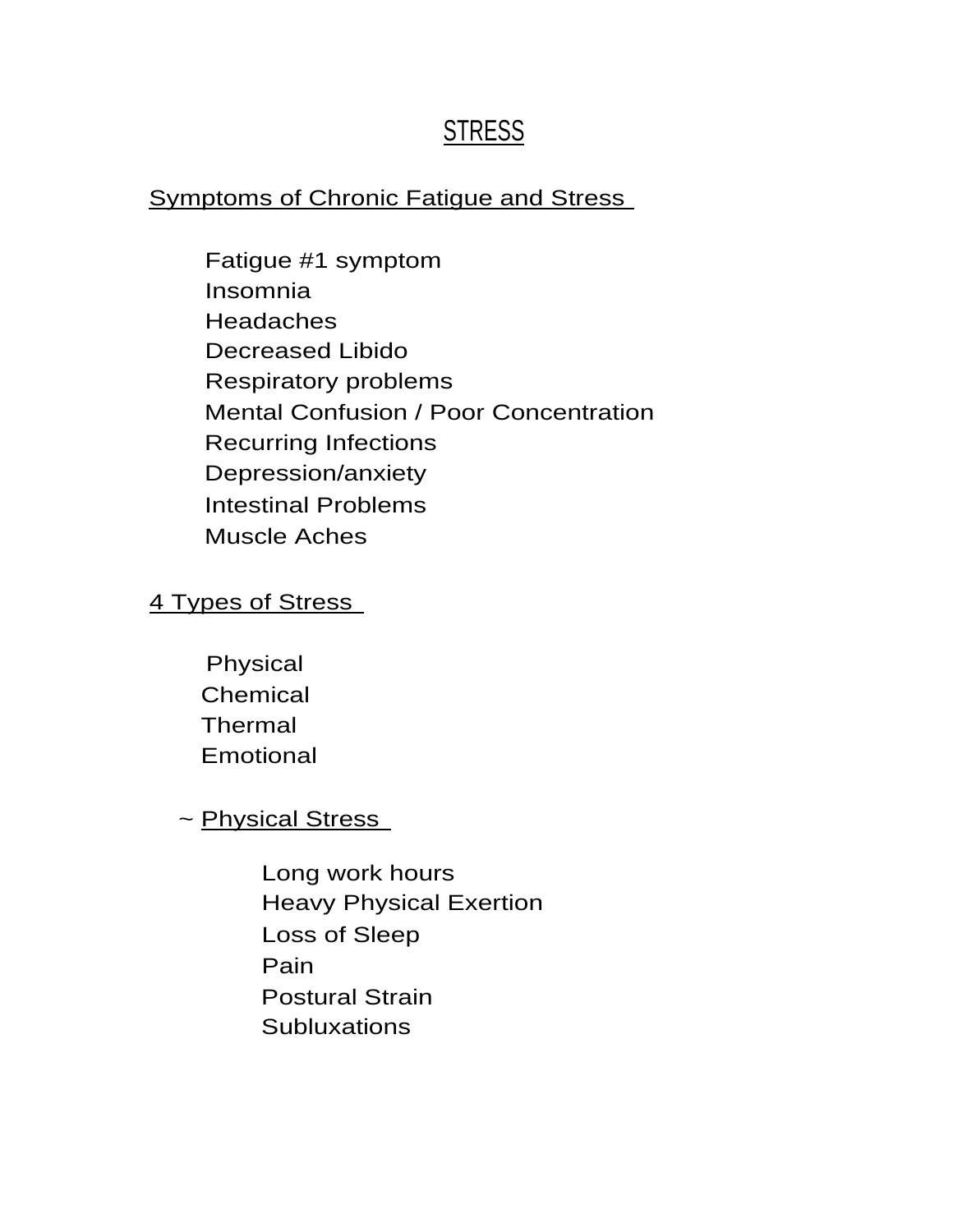### ~ Chemical Stress

Nutrition *I* Dehydration Air Pollution **Insecticides** 

~ Thermal Stress

**Overheating** Over chilling

~ Emotional Stress

Death of a loved one Prolonged Illness Debt Marriage Job

Stress is cumulative.

Even mild stress in all four categories can accumulate and lead to the development of subsequent symptoms.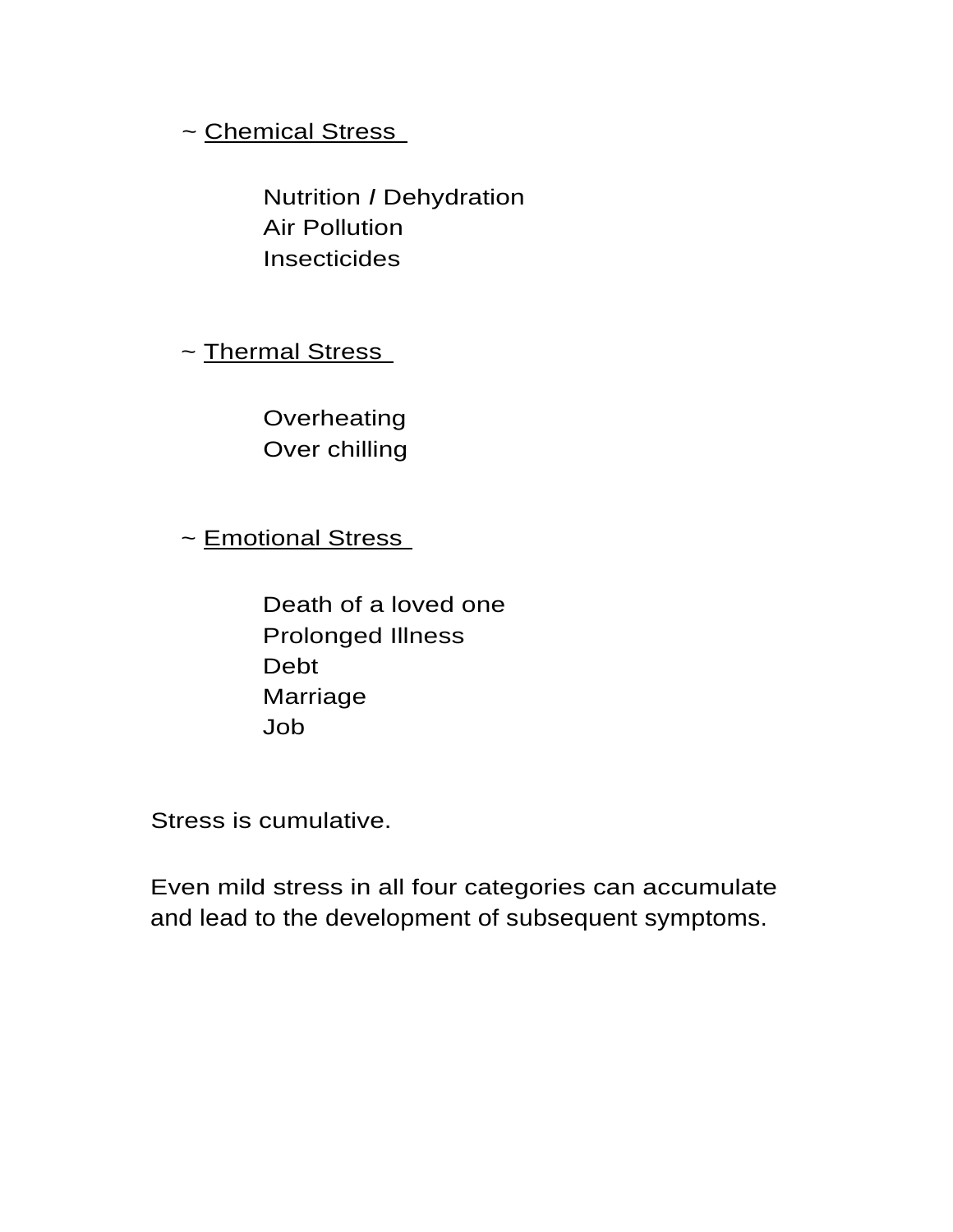### Natural Solutions to Combat Fatigue caused by:

Physical Stress

- Take frequent stretch  $\&$  walk breaks at work
- Computerized posture analysis
- Sit up straight
- Exercise regularly
- Massage
- Have regular chiropractic care to reduce structural & neurological stress.

### Chemical Stress

- Reduce intake of stimulants like alcohol, sugar, chocolate, coffee, nicotine, colas and drugs
- Avoid aspartame (Equal, Nutrasweet)
- Increase water intake to 3 liters (quarts) per day
- Get evaluated for food  $&$  chemical allergies
- Have a nutritional evaluation to determine the proper supplements that your body's needs
- Adrenal supplements

Thermal Stress

- Avoid overly hot showers & baths
- Carry a light long sleeve for those "over air conditioned" stores & restaurants
- Put on a light sweater on "chilly" mornings
- Roll down all the car windows when you first get into a hot car. Closed autos can be 20-30 degrees warmer than it is outside.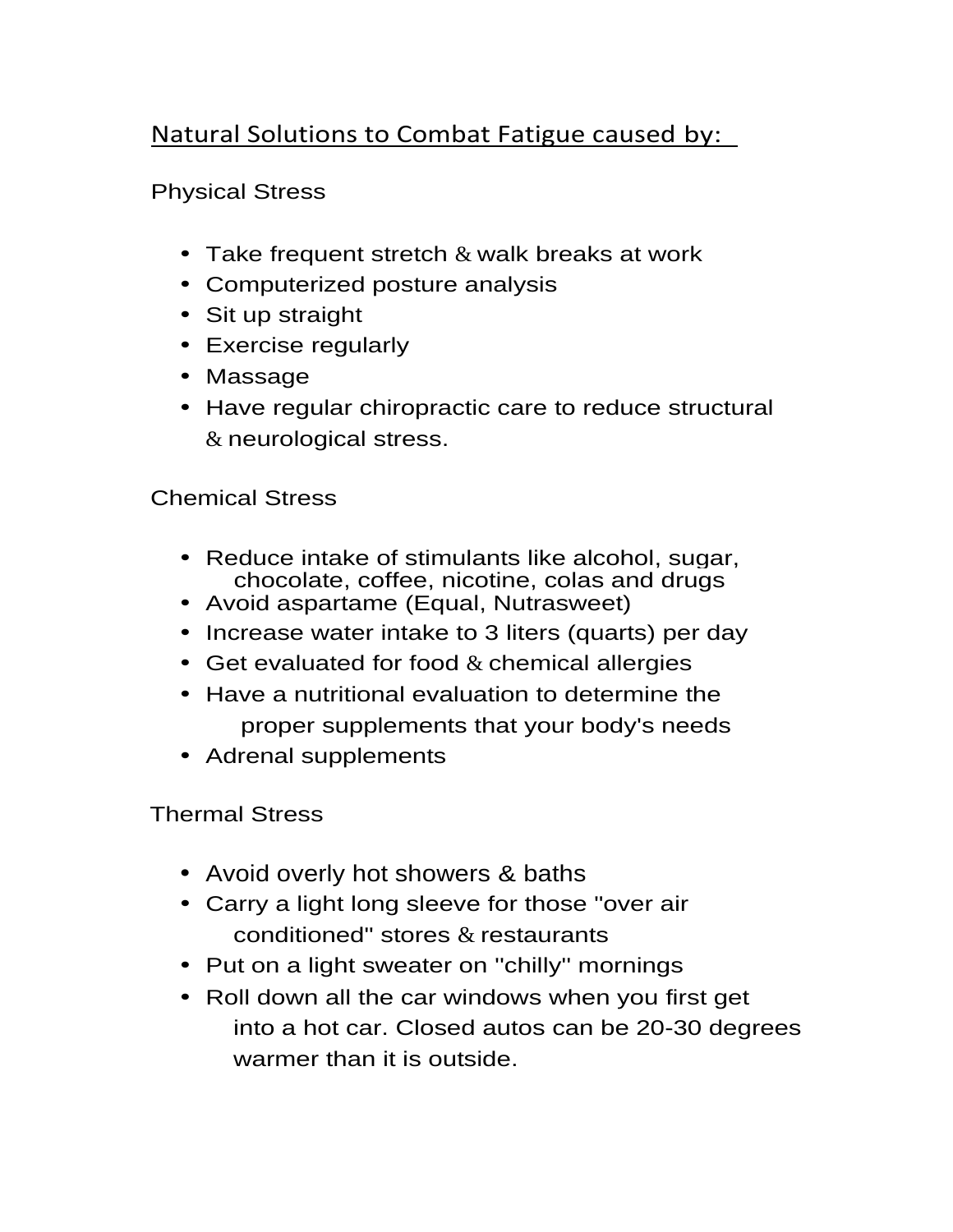### Emotional Stress

- Daily Affirmations
- Written Goals
- Exercise
- Daily Meditation & Prayer
- Focus on what's "right" in your life
- Believe that life will improve
- Set Boundaries
- Communicate your feelings
- Get a massage
- 5HTP, Serotonin Synthesis Supplements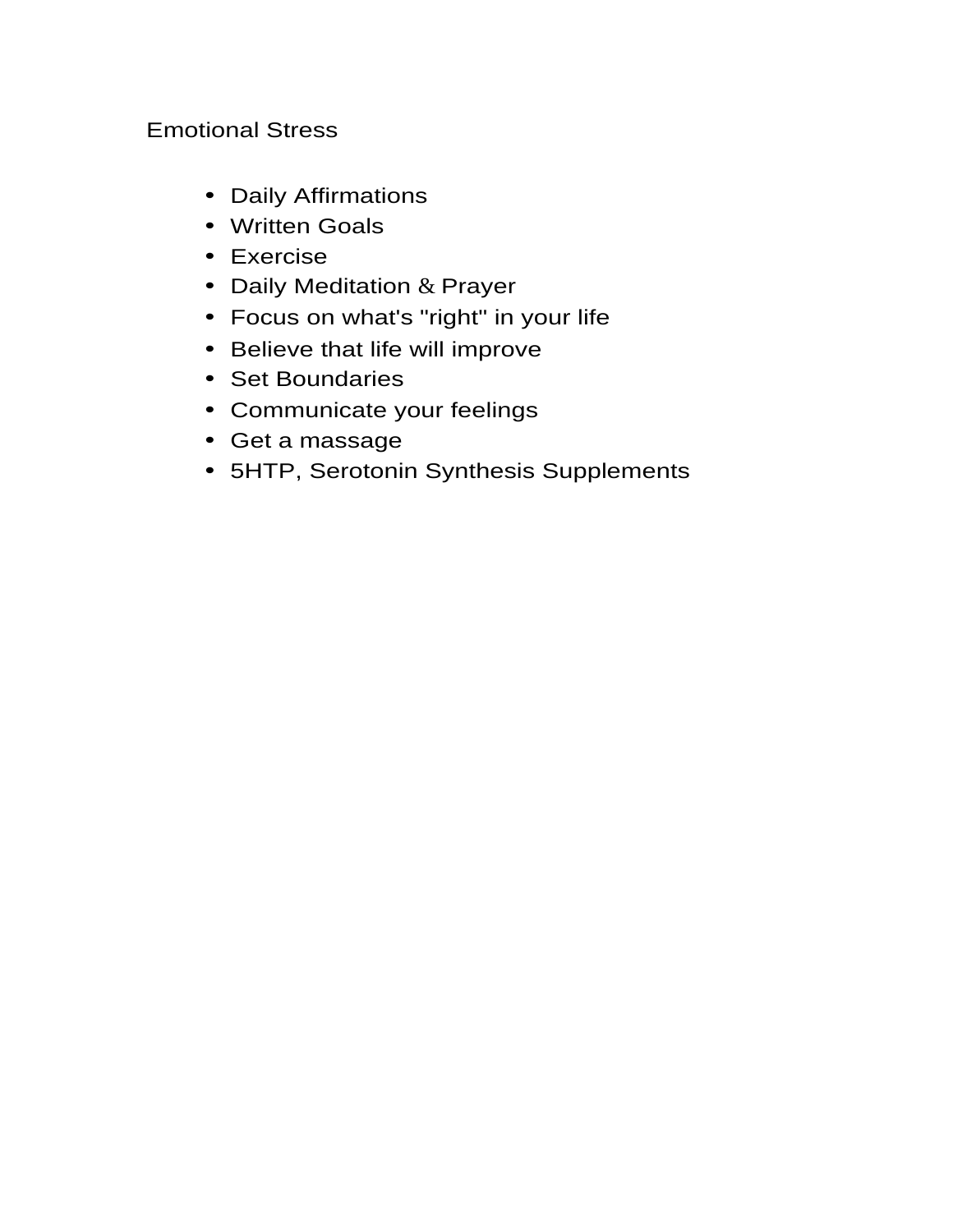# BLOOD SUGAR PROBLEMS DEFINED

- HYPO & HYPERGLYCEMIA
- DIABETES

### CAUSES

- YO-YO DIETS
- INACTIVITY
- UNHEALTHY DIET
	- o LOW FAT
	- o HIGH FAT
	- o LOW CARB
	- o HIGH CARB
- EXCESS WEIGHT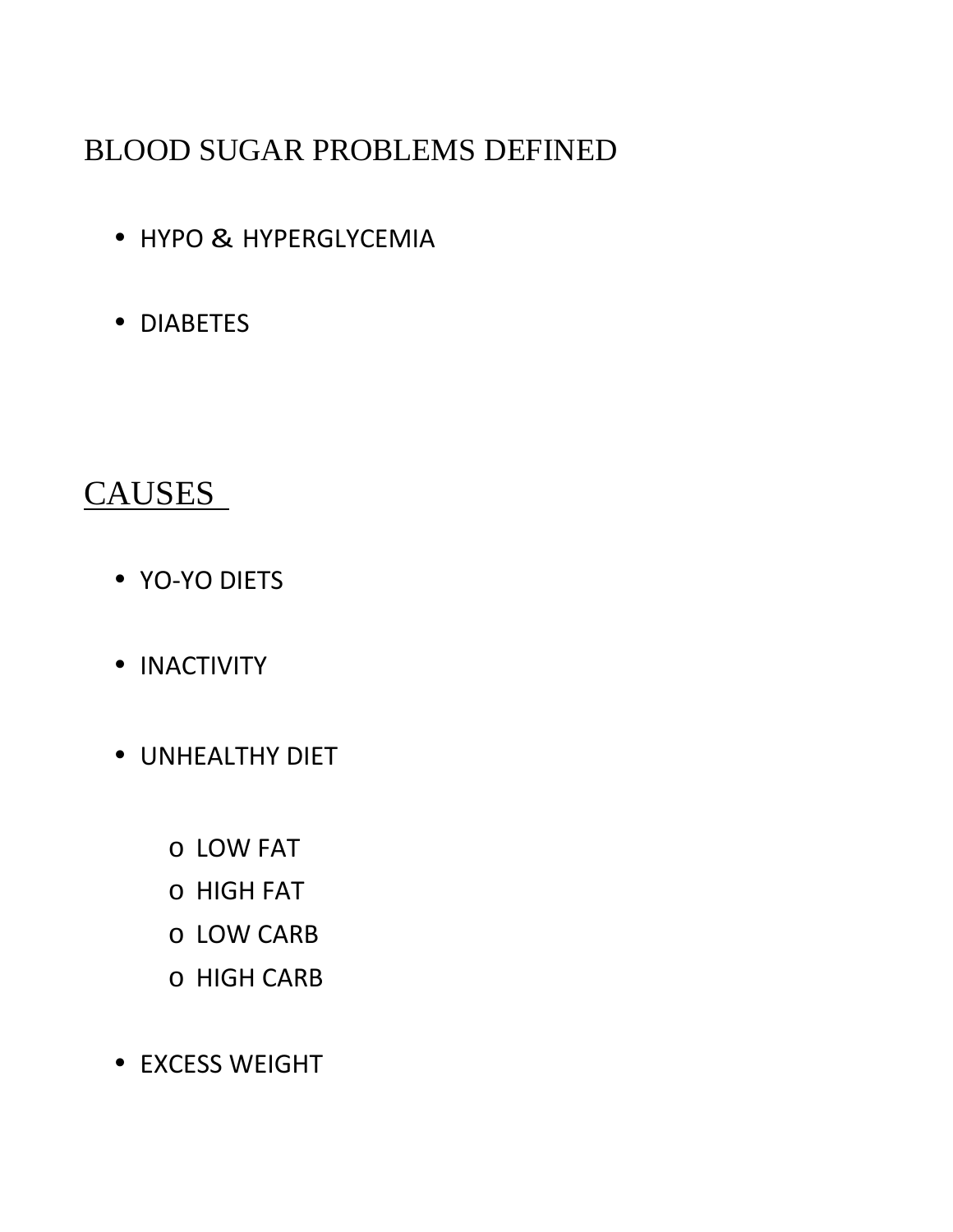### HYPOTHYROID

### Common Symptoms

Fatigue #1 symptom Insomnia **Headaches** Decreased libido Loss of mental clarity Recurring Infections Depression Joint & Muscle Aches Weight gain Cold extremities Constant feeling of being cold

An estimated 27 million Americans (mostly women) are affected, many of these cases are undiagnosed

What Does The Thyroid Do?

- ~ Thyroid produces 2 hormones: T4 which is then converted into T3
	- ~ Controls the rate of function of every cell and gland in the body including growth, repair and metabolism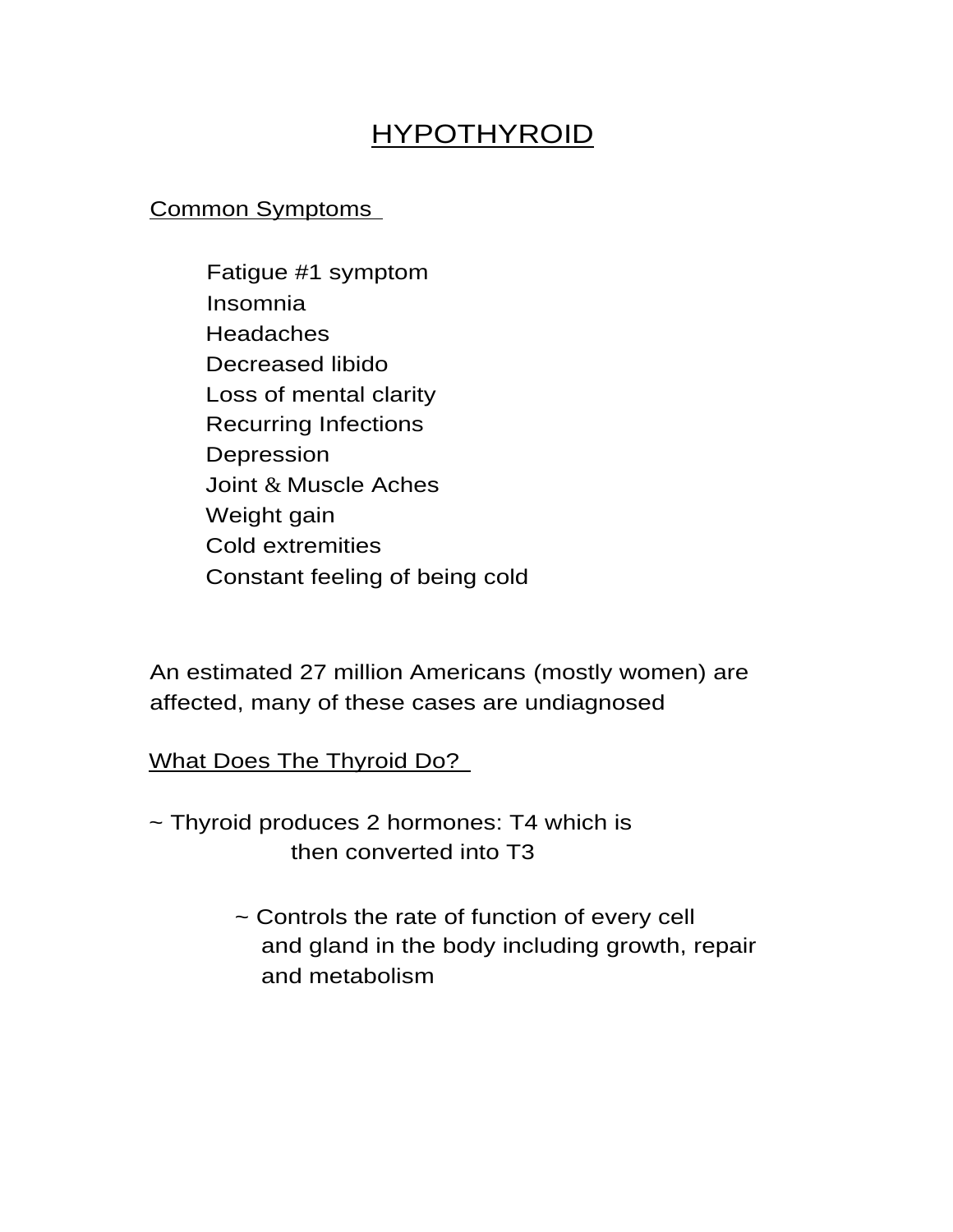### Causes of Hypothyroid

Inadequate T4 Production can be caused by: Adrenal Stress Poor Nutrition Autoimmune thyroid

Inadequate conversion T4 to T3 can be caused by: Inadequate nutrients Inadequate minerals Poor liver function

Natural Alternatives

Eliminate all soy, trans fatty acids, and refined sugar Balanced nutrition with rich nutrients Selenium, folic acid, iodine Olive oil, butter, coconut oil Pharmaceutical grade supplements Reduce stress Balance life Daily self care Homeopathic Remedies **Herbs** Chinese medicine *I* meridian therapy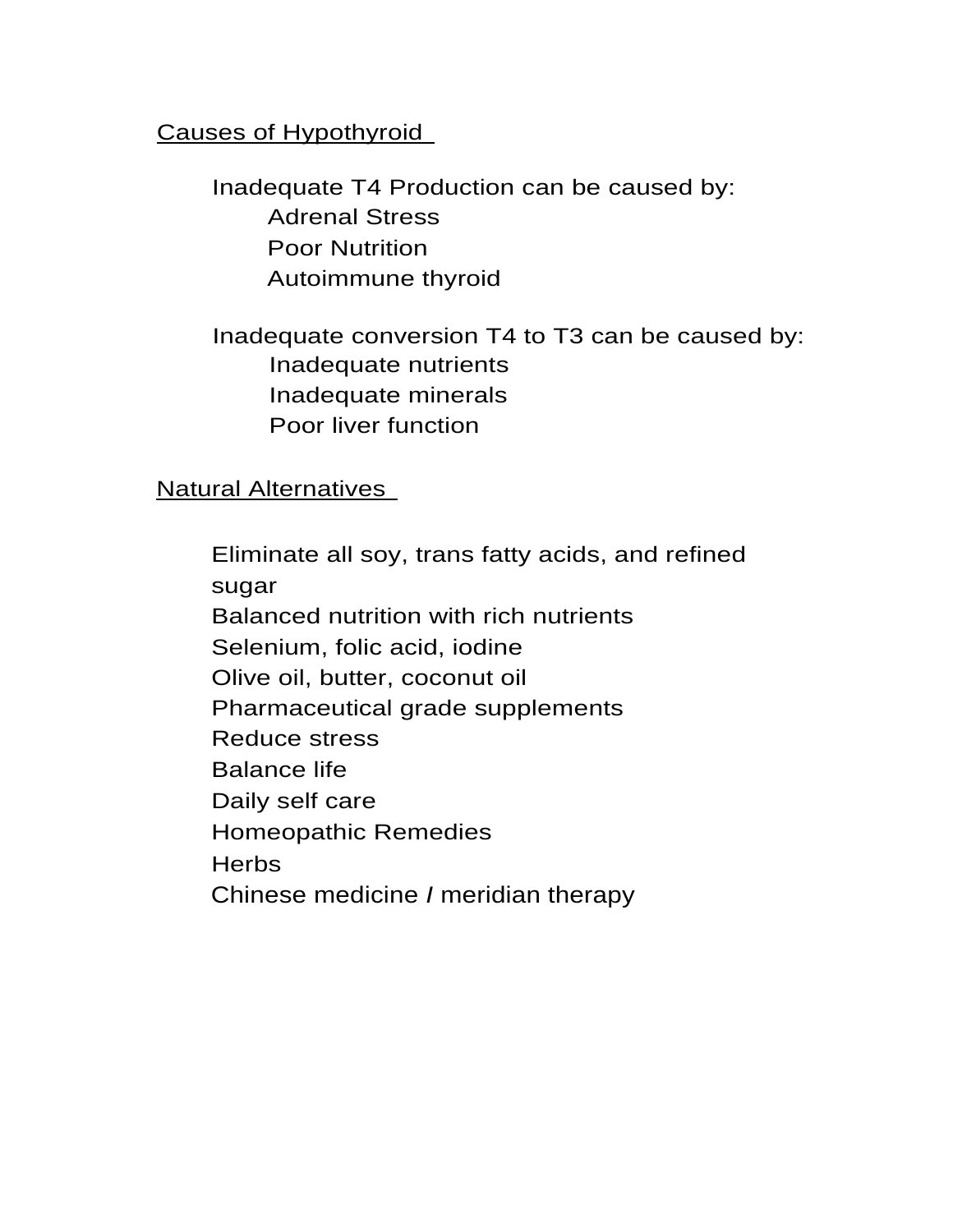# **Diet for Hypoglycemia** <sup>&</sup>gt; and **Sugar-handling stress**

#### "Why is diet so important?"

The diets for hypoglycemia and sugar-handling stress are basically the same. Some variations in the diet are necessary to fit each individual's glandular pattern. In many cases, it is necessary for your doctor to adjust the diet in this pamphlet to fit your specific condition.

The diet is designed to aid your body in regulating blood sugar. Whether you have a frank condition of hypoglycemia or a sugar-handling stress, the glandular system is constantly trying to regulate your blood sugar. By following the dietary recommendations in this program, you will in essence be doing the same thing for your glandular system as when putting an injured shoulder in a sling to rest until it can heal. In many cases, the extreme rigidity of this diet can be relaxed after the body has regained its balance and glandular integrity is restored. You should remember, however, that the basic principles of the diet should never be put aside; you should not return to the same bad habits that may have contributed to your health problem in the first place. In fact, this is a basic, healthy diet; consider having other members in your family eat in a similar way.

The items to be avoided are detrimental to anyone's health. Of course, they will affect some people more adversely than others. The detrimental effect usually depends on the individual's hereditary pattern of glandular activity. We all inherit our glands in much the same way as we inherit our facial characteristics and body build. Some people can greatly abuse the glandular mechanisms of the body and not develop symptomatic problems, while others are extremely sensitive to the principles presented in this diet.

Quite often an individual feels much better in just a short time after beginning this dietary approach. Occasionally one may actually feel worse, temporarily, when first starting the diet. Adverse reactions, if they develop, come when the person is very dependent on stimulants to the glandular system. The diet takes away these stimulants because a gland cannot repair itself if it is constantly under the stress of stimulation. As the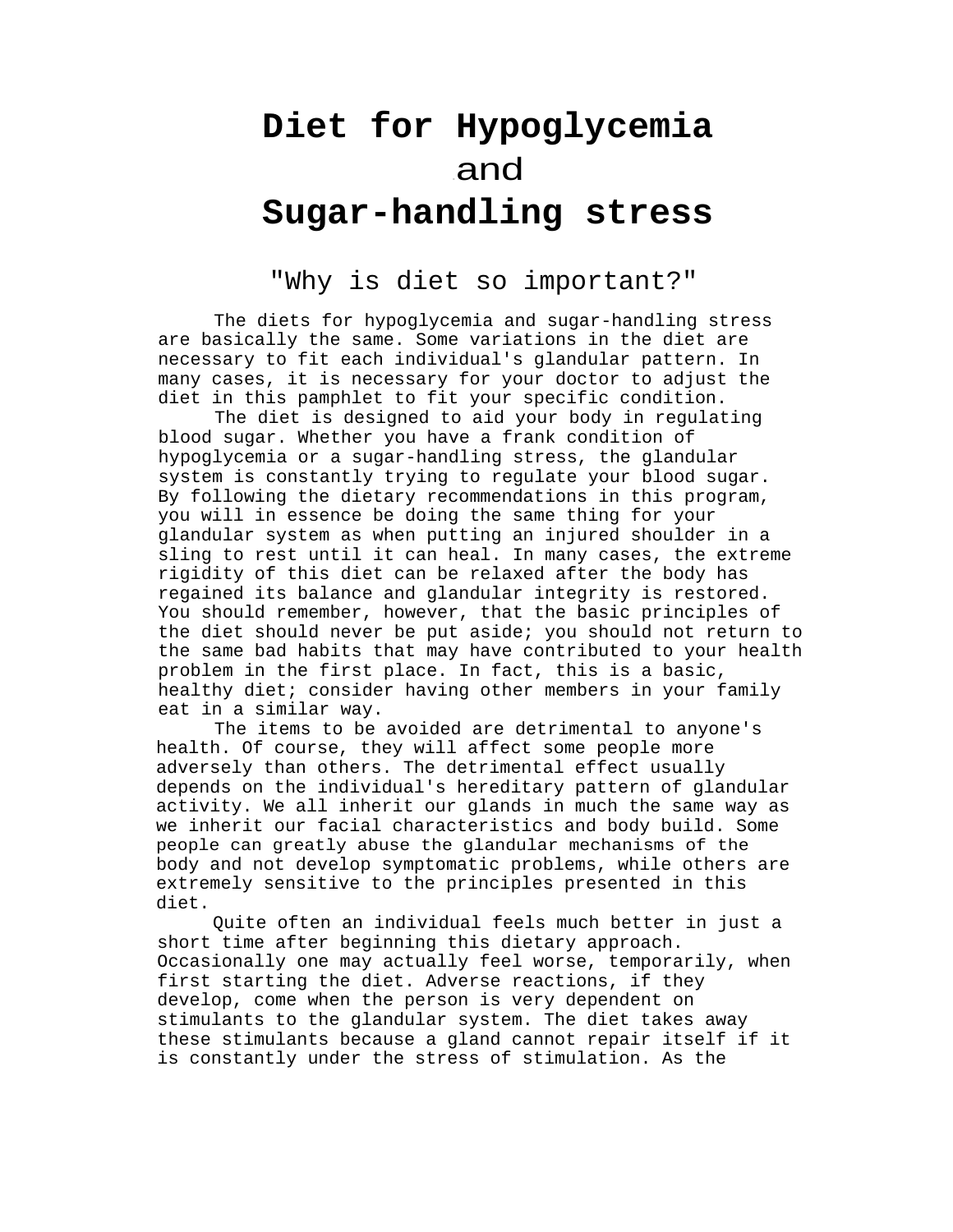glandular system regains its balance, this initial adverse reaction will diminish and improved health will follow. The small percentage of people who have this initial reaction must persist through this stage to regain health, much the same as an alcoholic must stay away from that first drink.

Dietary correction varies among individuals with sugarhandling problems because of their different glandular balances. Presented here are the basic principles of the diet for sugar-handling stress. Your doctor will evaluate you from tests she makes using applied kinesiology methods and possibly laboratory tests. She will make changes in the diet if she finds necessary, to make it fit YOU.

#### **Foods Not Permitted**

Most of these foods are not permitted because of their high carbohydrate (sugar and starch) content. Refined carbohydrates (basically white sugar and white flour products) are especially poor foods because they provide energy (calories) with very little nutrition (vitamins, minerals, and protein) essential for good body function and repair.

By eliminating these foods you can take a major step toward good body weight control. Most of these foods are so-called "empty calories." Generally, both the underweight and overweight individual benefit from this basic diet.

| CAKES                 | CANDY COATED FRUITS   |
|-----------------------|-----------------------|
| PIES                  | ICINGS                |
| PASTRIES              | GLAZES                |
| ICE CREAM             | JELLIES               |
| CUSTARDS              | JAMS                  |
| PUDDINGS              | MAFMALADES            |
| FLAVORED GELATIN      | COCOA                 |
| FRUIT PACKED IN SYRUP | CORN SYRUP            |
| DONUTS                | MAPLE SYRUP           |
| BROWNIES              | WHITE SUGAR           |
| CHOCOLATE SYRUP       | BROWN SYRUP           |
| CANDIES               | POWDERED SUGAR        |
| MARSHMALLOWS          | SUGARED PEANUT BUTTER |
| CANDY COATED NUTS     | APPLE BUTTER          |
|                       |                       |

#### **MISCELLANEOUS**

Read labels for sugar content. Sugar in a list of ingredients may be found as: DEXTROSE FRUCTOSE SUCROSE CORN SWEETENERS MALTOSE GALACTOSE